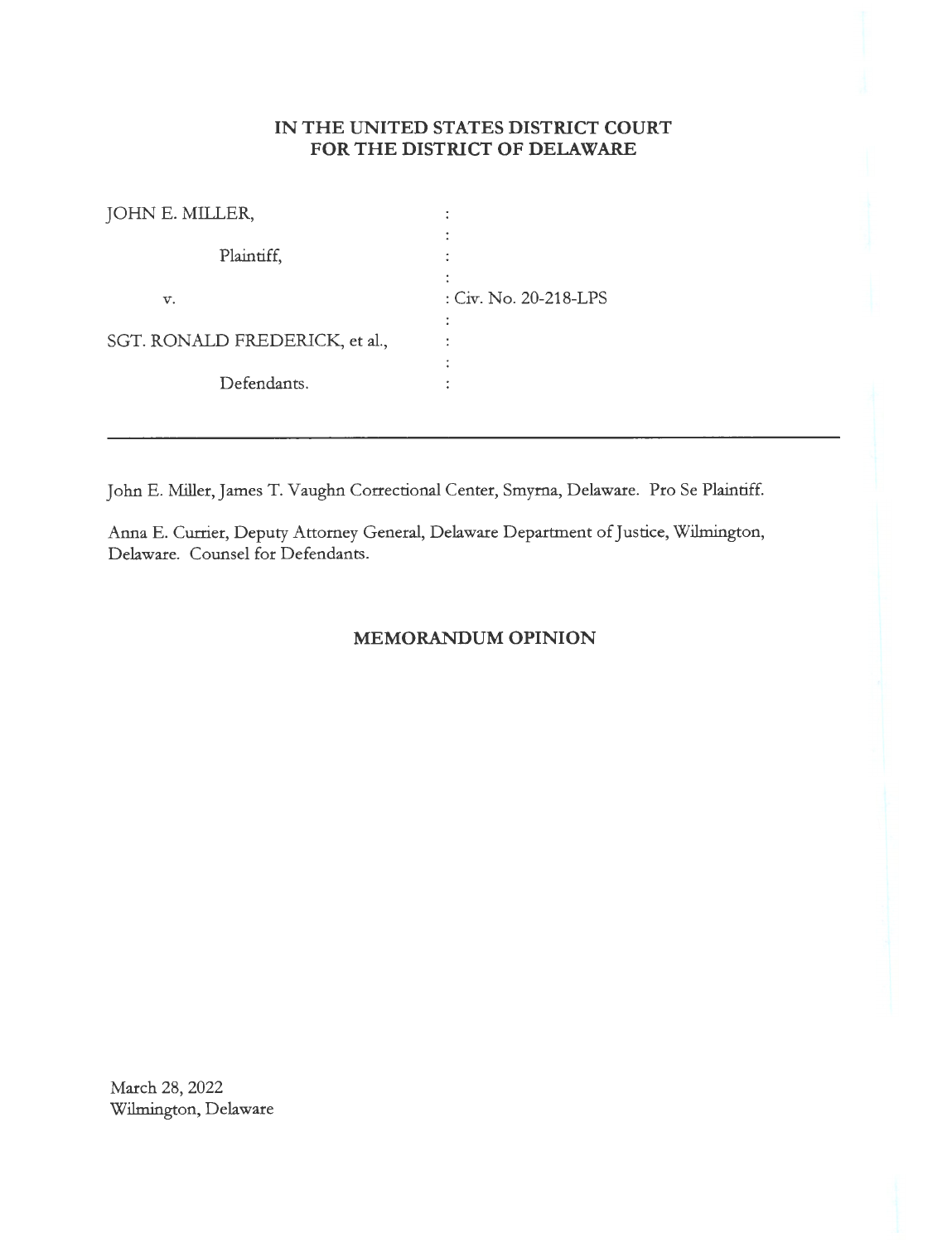STARK, U.S. Circuit Judge:

### **I. INTRODUCTION**

Plaintiff John E. Miller ("Plaintiff"), an inmate at James T. Vaughn Correctional Center in Smyrna, Delaware, filed this action pursuant to 42 U.S.C. § 1983. (D.I. 1) He appears *pro se* and has paid the filing fee. (D.I. 6) Before the Court is Defendants' motion to dismiss. (D.I. 18)

### **11. BACKGROUND**

The Court screened this matter on October 6, 2020, pursuant to 28 U.S.C. § 1915A(b), and found that Plaintiff had raised what appeared to be cognizable and non-frivolous 42 U.S.C. § 1983 claims. (D.I. 9) Defendants move to dismiss pursuant to Fed. R. Civ. P. 12(b)(6).

### III. **LEGAL STANDARDS**

Evaluating a motion to dismiss under Federal Rule of Civil Procedure 12(b)(6) requires the Court to accept as true all material allegations of the complaint. *See Spruill v. Gillis,* 372 F.3d 218, 223 (3d Cir. 2004). "The issue is not whether a plaintiff will ultimately prevail but whether the claimant is entitled to offer evidence to support the claims." *In re Burlington Coat Factory Sec. Litig.,* 114 F.3d 1410, 1420 (3d Cir. 1997) (internal quotation marks omitted). Thus, the Court may grant such a motion to dismiss only if, after "accepting all well-pleaded allegations in the complaint as true, and viewing them in the light most favorable to plaintiff, plaintiff is not entitled to relief." *Maio v. Aetna, Inc.,* 221 F.3d 472, 481-82 (3d Cir. 2000) (internal quotation marks omitted).

A well-pleaded complaint must contain more than mere labels and conclusions. *See A shcroft v. Iqbal,* 556 U.S. 662, 678 (2009); *Bel/At/. Corp. v. Twombjy,* 550 U.S. 544, 555 (2007). A plaintiff must plead facts sufficient to show that a claim has substantive plausibility. *See Johnson v. City of Shelby,* 574 U.S. 10 (2014). A complaint may not dismissed, however, for imperfect statements of the legal theory supporting the claim asserted. *See id.* at 10.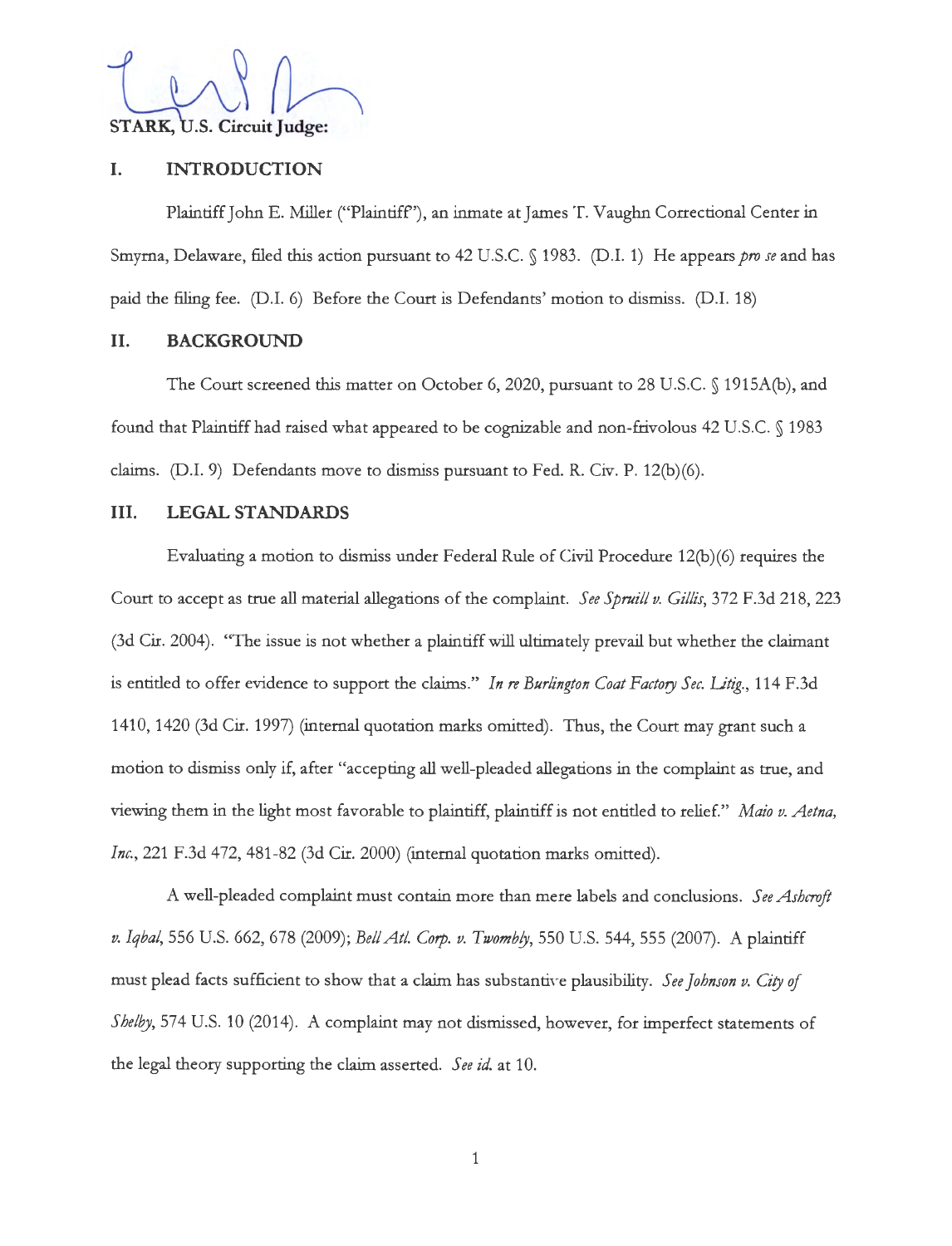"To survive a motion to dismiss, a civil plaintiff must allege facts that 'raise a right to relief above the speculative level on the assumption that the allegations in the complaint are true (even if doubtful in fact)."' *Victaulic Co. v. Tieman,* 499 F.3d 227, 234 (3d Cir. 2007) (quoting *Twombfy,* 550 U.S. at 555). A claim is facially plausible "when the plaintiff pleads factual content that allows the court to draw the reasonable inference that the defendant is liable for the misconduct alleged." *Iqbal,* 556 U.S. at 678. At bottom, "[t]he complaint must state enough facts to raise a reasonable expectation that discovery will reveal evidence of [each] necessary element" of a plaintiff's claim. *Wilkerson v. New Media Tech. Charter Sch. Inc.,* 522 F.3d 315, 321 (3d Cir. 2008) (internal quotation marks omitted).

The Court is not obligated to accept as true "bald assertions," *Morse v. Lower Merion Sch. Dist.,*  132 F.3d 902, 906 (3d Cir. 1997) (internal quotation marks omitted), "unsupported conclusions and unwarranted inferences," *Schuylkill Energy Res., Inc. v. Pennsylvania Power & Light Co.*, 113 F.3d 405, 417 (3d Cir. 1997), or allegations that are "self-evidently false," *Nami v. Fauver,* 82 F.3d 63, 69 (3d Cir. 1996). Because Plaintiff proceeds *pro se,* his pleading is liberally construed and his Complaint, "however inartfully pleaded, must be held to less stringent standards than formal pleadings drafted by lawyers." *Erickson v. Pardus,* 551 U.S. 89, 94 (2007) (internal quotation marks omitted).

### IV. **DISCUSSION**

The legal standard for dismissing a complaint for failure to state a claim pursuant to 28 U.S.C. § 1915A(b)(1) is identical to the legal standard used when deciding Rule 12(b)(6) motions. *See e.g., Tourscherv. McCullough,* 184 F.3d 236,240 (3d Cir. 1999) (applying Fed. R. Civ. P. 12(b)(6) standard to dismissal for failure to state claim under  $\int$  1915(e)(2)(B)). The Court screened this case, liberally construed it, and determined that Plaintiff has raised cognizable and non-frivolous claims. *(See* D.I. 9)

2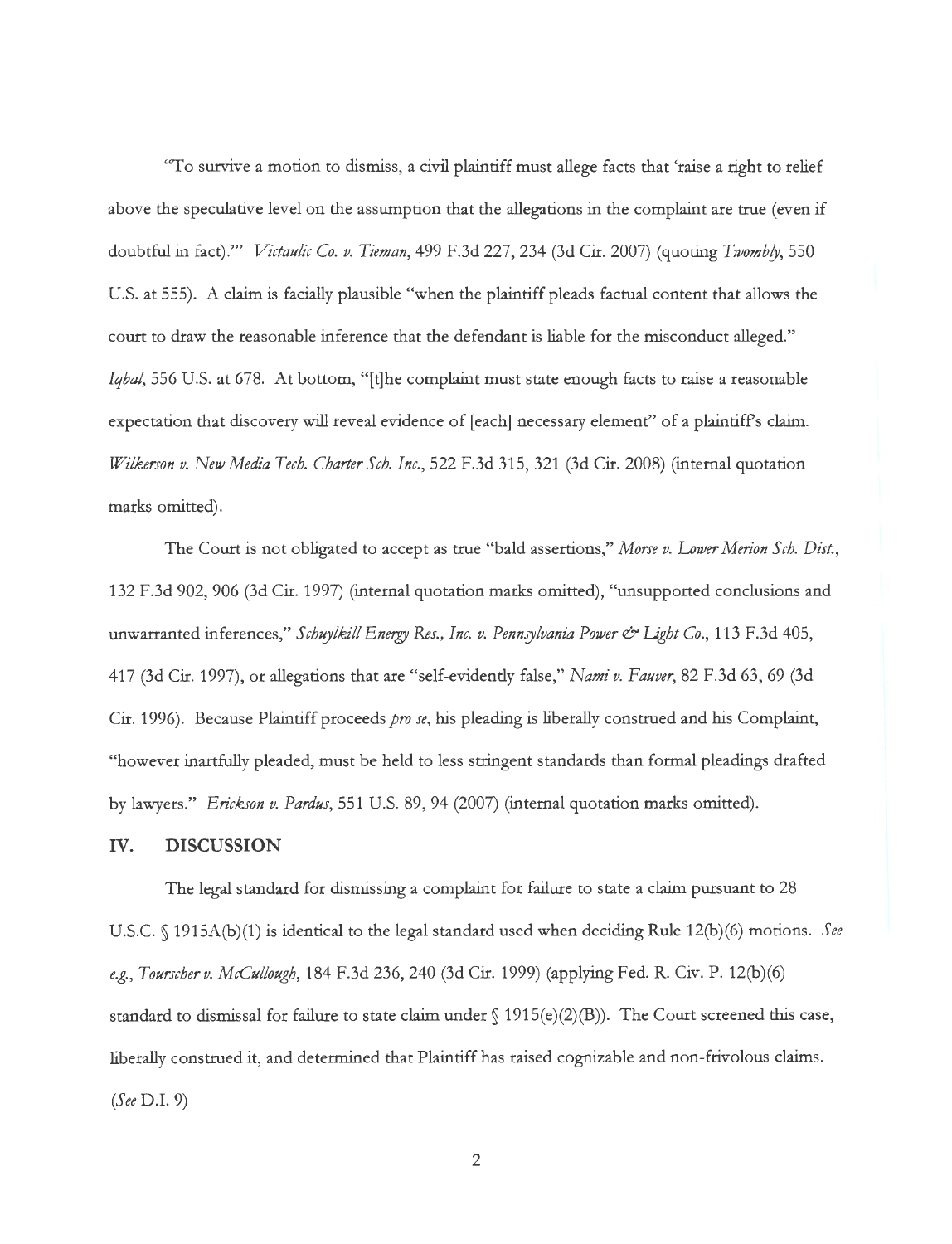Defendants move to dismiss on the grounds that the Complaint fails to articulate specific claims against either Defendant and appears to make general claims regarding retaliation and due process violations against both Defendants, due to a disciplinary report written by Defendant Ronald Frederick ("Frederick") and a finding of guilt by Defendant Lt. Ruth Dixon ("Dixon"). (D.I. 18) Defendants argue that Plaintiff has not pled sufficient retaliation claims and that Plaintiffs due process rights were not violated as a result of the disciplinary hearing.

In reviewing and liberally construing the Complaint, the Court finds that it adequately alleges retaliation claims against Frederick and against Dixon. The Complaint fails, however, to state a second retaliation claim against Dixon based on the June 20, 2019 conversation with Plaintiff.

In order to establish a retaliation claim, Plaintiff must allege that: (1) his conduct was constitutionally protected; (2) he suffered an adverse action at the hands of prison officials; and (3) his constitutionally protected activity was a substantial or motivating factor in the decision to discipline him. *See Watson v. Rozum*, 834 F.3d 417, 420 (3d Cir. 2016).

As Defendants point out, the Complaint does not alleges that Plaintiff suffered an adverse action. Rather, it alleges that Dixon was "looking for a reason" to send Plaintiff to SHU, not that she sent him there. For this reason, the June 20, 2019 retaliation claim fails.

A closer look at the Complaint indicates that it fails to state a due process claim. Plaintiff alleges he was denied his job, good time credits, and a single ell spot as a result of the initial finding of guilt, yet none of those deprivations affect a protected liberty interest. The Due Process Clause itself confers no liberty interest in freedom from state action taken "within the sentence imposed." *Sandin v. Connor,* 515 U.S. 472,480 (1995) (internal quotation marks omitted). State created liberty interests protected by the Due Process Clause are generally limited to restraints on prisoners that impose an "atypical and significant hardship on the inmate in relation to the ordinary incidents of